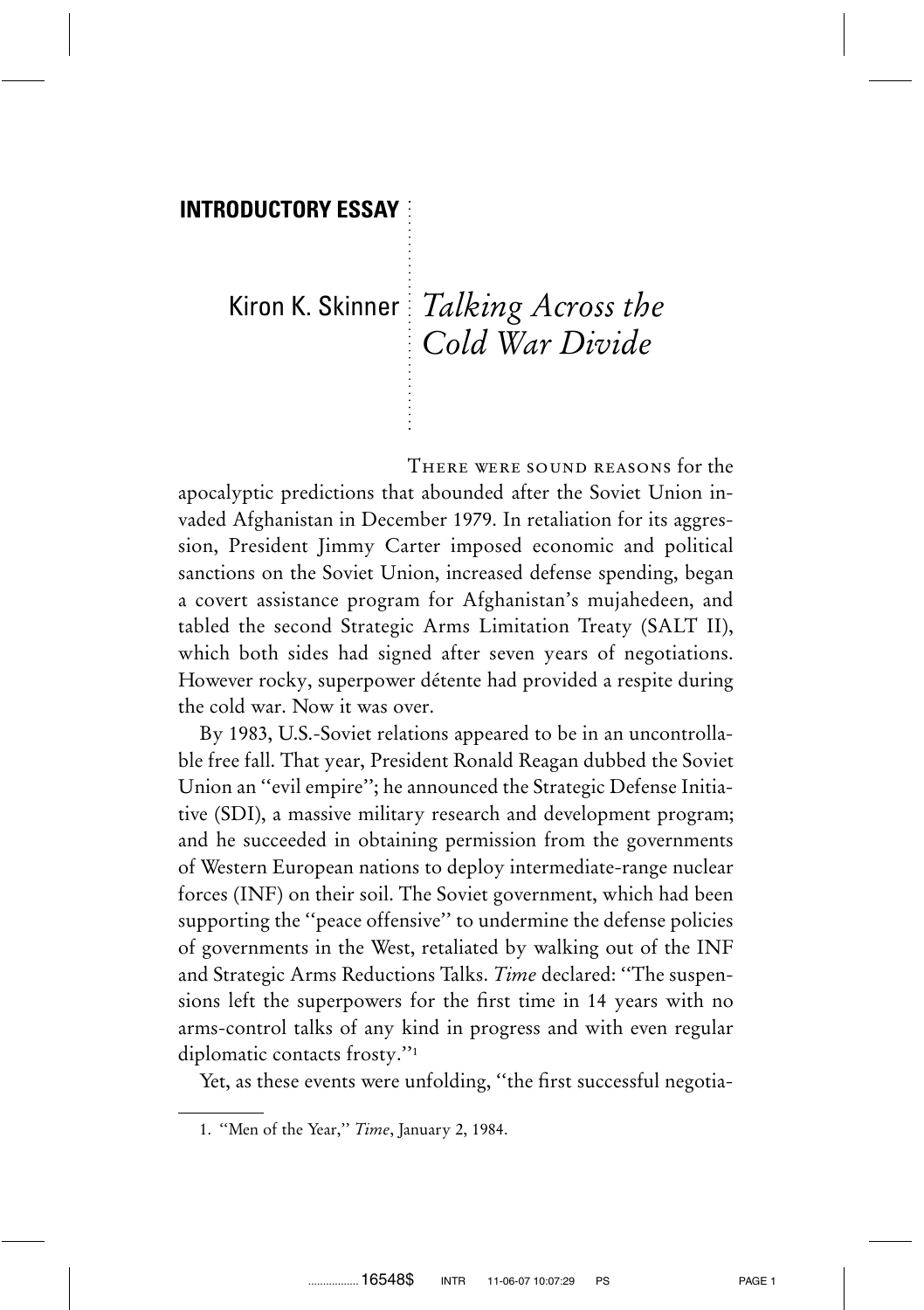tion with the Soviets in the Reagan administration'' was taking place.2 Throughout the first half of 1983, Reagan and General Secretary Yuri Andropov privately negotiated the release of two Soviet Pentecostal families who had taken refuge in the U.S. embassy in Moscow four years earlier. The families had sought asylum from religious persecution as well as safe transport out of the Soviet Union in order to practice their faith freely. The release of the Pentecostals served to encourage bilateral contact on other issues, as reflected in the correspondence between Reagan and Andropov in the summer of 1983 about their mutual desire to eliminate the nuclear threat and advance the cause of peace.3

Unprecedented improvements in bilateral relations took place in the years that followed. In 1985, Reagan and Mikhail Gorbachev, the new Soviet leader, held their first summit and jointly declared, ''The sides, having discussed key security issues, and conscious of the special responsibility of the USSR and the U.S. for maintaining peace, have agreed that a nuclear war cannot be won and must never be fought.'' While in Moscow three years later, Reagan was asked whether he still considered the Soviet Union an evil empire. He replied, ''I was talking about another time, another era.'' A few months later, Prime Minister Margaret Thatcher proclaimed, ''We're not in a Cold War now.''4 Between 1988 and 1991, revolutions spread throughout Eastern Europe as the Warsaw Pact nations embraced democracy. And at the conclusion of the December 1989 shipboard summit at Malta between President George H. W.

<sup>2.</sup> George P. Shultz, *Turmoil and Triumph: My Years as Secretary of State* (New York: Charles Scribner's Sons, 1993), 171.

<sup>3.</sup> Reagan's July 1983 letter to Andropov, which he wrote by hand, is reproduced in Kiron K. Skinner, Annelise Anderson, and Martin Anderson, eds., *Reagan, A Life in Letters* (New York: Free Press, 2003), 742–743.

<sup>4.</sup> The U.S.-Soviet communiqué covering the Reagan-Gorbachev summit of November 19–21, 1985, is reprinted in the *New York Times*, November 22, 1985. For Reagan's statement, see Russell Watson with Thomas M. DeFrank, John Barry, Robert B. Cullen, Joyce Barnathan, and Steve Strasser, ''Reagan's 'Moscow Spring,' '' *Newsweek*, June 13, 1988, 16. Thatcher's statement is found in Don Oberdorfer, ''Thatcher Says Cold War Has Come to an End; Briton Calls for Support of Gorbachev,'' *Washington Post*, November 18, 1988, A1.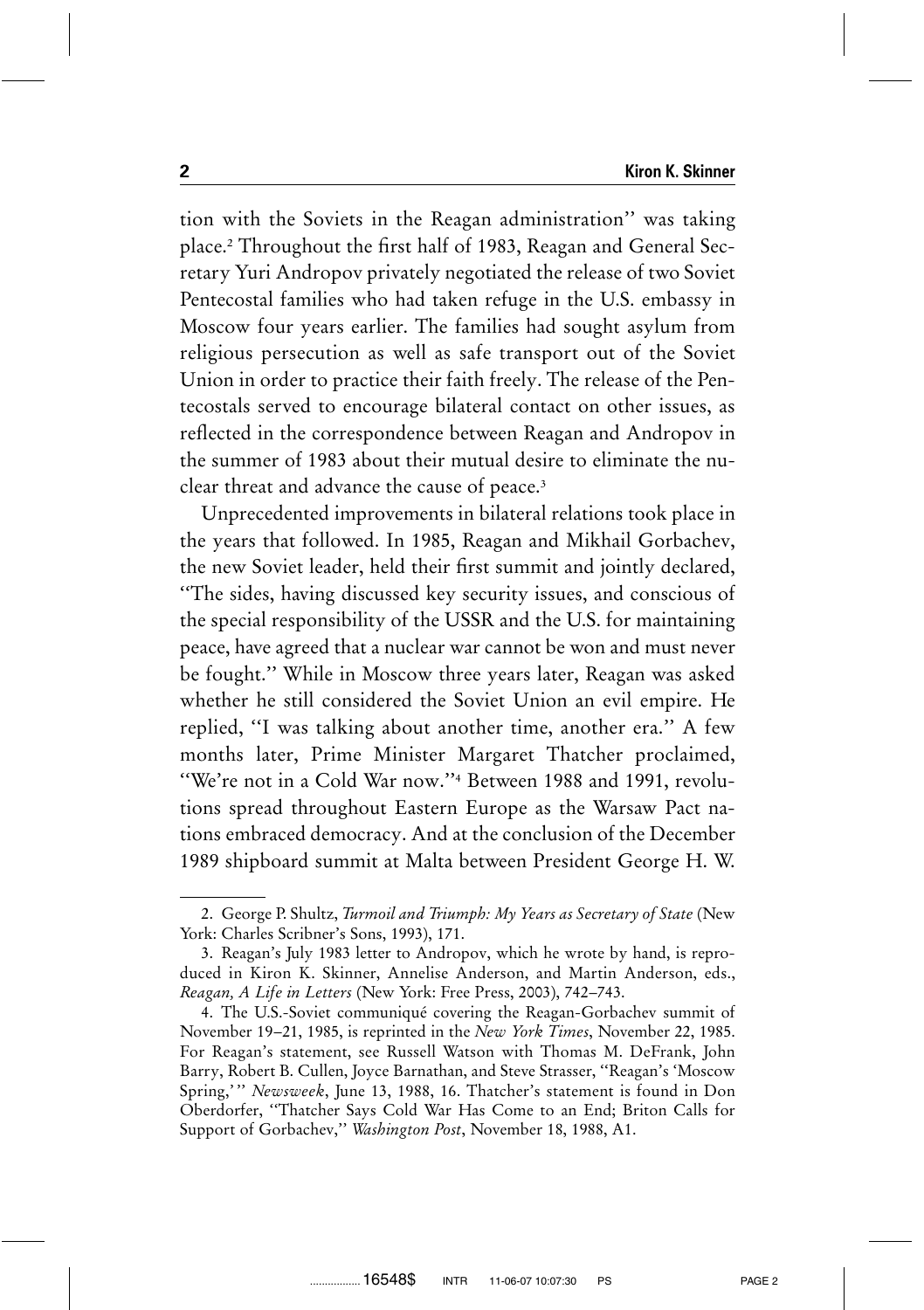Bush and General Secretary Gorbachev, the Soviet leader declared that ''many things that were characteristic of the cold war should be abandoned, also the stake on force, the arms race, mistrust, psychological and ideological struggle, and all that. All that should be things of the past.''5 In response to Saddam Hussein's invasion of Kuwait, the Soviet Union joined an international coalition that quickly forced Hussein to retreat in January 1991. On December 25 of the same year, the Union of Soviet Socialist Republics was dissolved, and the newly constituted Russian Soviet Federative Socialist Republic was renamed the Russian Federation.

These historic events defied widespread expectations. The renewed cold war briefly turned colder, but it did not produce a freeze. In fact, bipolarity gave way to a most interesting transformation of the international system; one side abandoned its adversarial role and joined the other in a broad community of free states. Why and how did this happen? Many experts expected the cold war to end with a nuclear war. Why were they proved wrong? And, what, exactly, defines the end of the cold war?

Scholars and statesmen have debated these questions for many years and will undoubtedly continue to do so for decades to come, but most agree on two main points: (1) there is no one answer as to why or how the cold war ended; and (2) the end of the U.S.-Soviet era was very much a process, and understanding that process is as important as the specific event that one favors. These general points of agreement provide the catalyst for this book.

In the late 1990s, Condoleezza Rice and I invited American and Russian scholars, statesmen, and policymakers to engage in candid discussions across the cold war divide about the turning points they considered central to ending the cold war. We instructed them to identify and analyze pivotal decisions, events, or policies of the final decades of the cold war, from the 1970s through the early 1990s. Those who served in government during this period were

<sup>5.</sup> Quoted in ''Transcript of the Bush-Gorbachev News Conference in Malta,'' *New York Times*, December 4, 1989, A12.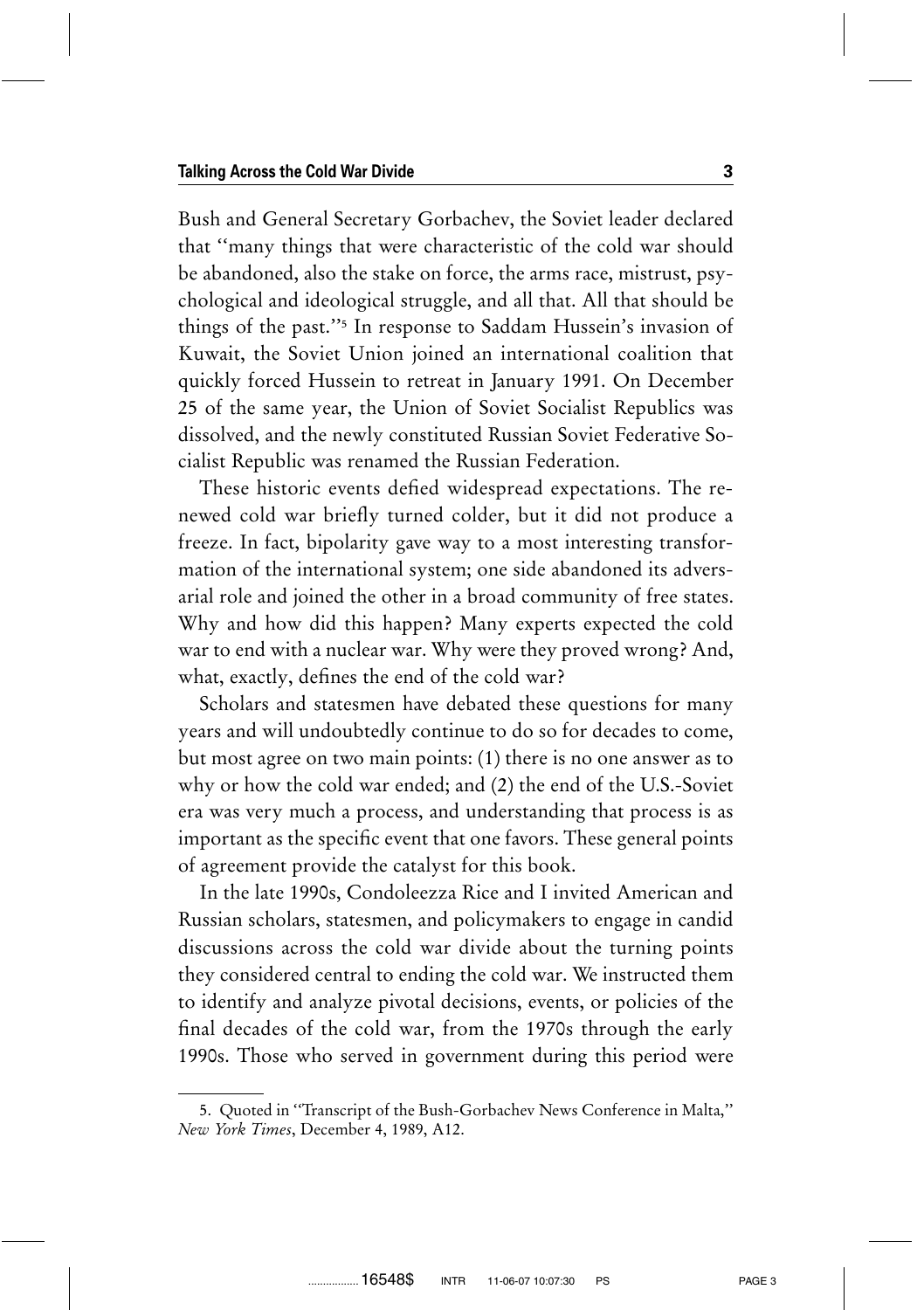asked to consult and make reference to their private records. We asked that all assessments be based on arguments and evidence rather than polemics or ideology. To encourage this type of conversation, we asked several scholars and statesmen to submit short commentaries on essays by authors from the other side of the cold war divide.

Numerous scholarly conferences have focused on emerging evidence that sheds light on what brought the cold war to a close. Transcripts of some of these meetings have been published and erudite treatises have been written about the implications of the end of the cold war for international relations theory and international history.<sup>6</sup> We sought to build on these studies to produce a scholarly work that systematically addresses and analyzes the end of the cold war from a comparative perspective.

Contributors to this study were interested primarily in elucidating turning points, but some included analyses of events they considered to be the most causative moments in the final years of the cold war. For instance, Philip Zelikow and Condoleezza Rice, White House officials during the administration of President George H. W. Bush, contend that German unification signified the end. Alexei Arbatov, a specialist in U.S.-Soviet relations and member of the Russian parliament (State Duma) from 1994 to 2003, maintains that it was Gorbachev's rise to power in March 1985 that triggered the end of the cold war. He asserts that the new Soviet leader and his colleagues initiated a revolution from above that was based on discarding old Communist concepts and policies. An-

<sup>6.</sup> For a few studies on the end of the cold war see Richard K. Herrmann, *Ending the Cold War: Interpretations, Causation, and the Study of International Relations* (New York: Palgrave Macmillan, 2004); Richard Ned Lebow, *International Relations Theory and the End of the Cold War* (New York: Columbia University Press, 1995); Gabriel Partos, *The World that Came in from the Cold* (London: Royal Institute of International Affairs, 1993); Silvio Pons and Federico Romero, *Reinterpreting the End of the Cold War: Issues, Interpretations, Periodizations* (London: Frank Cass, 2005); William C. Wohlforth, *Witness to the End of the Cold War* (Baltimore, MD: Johns Hopkins University Press, 1996); and William C. Wohlforth, ed., *Cold War Endgame: Oral History, Analysis, Debates* (University Park, PA: Pennsylvania State University Press, 2003).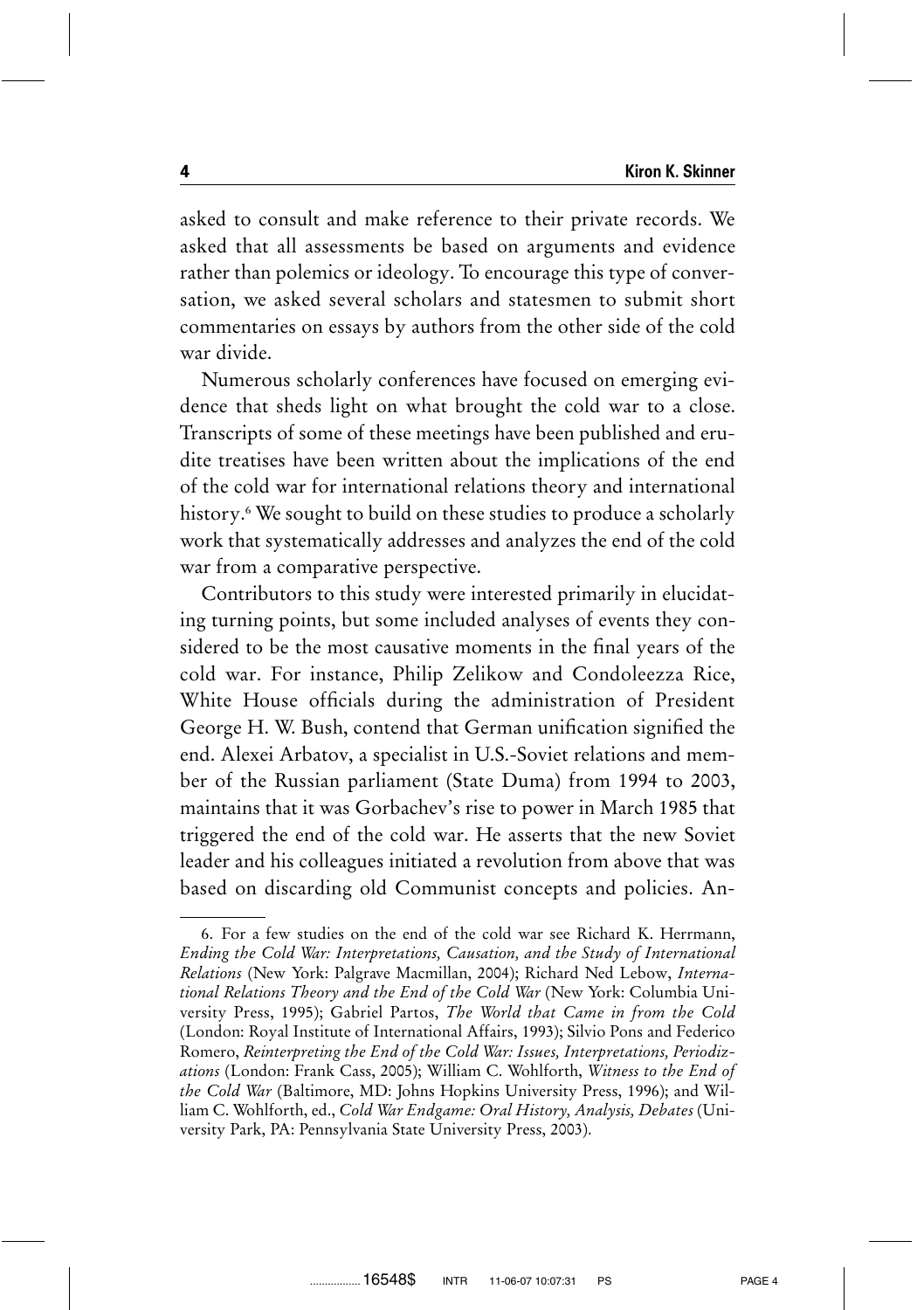other Russian specialist in U.S.-Soviet relations, Georgi Mirski, considers Gorbachev's rise to power as the general secretary of the Communist Party of the Soviet Union (CPSU) to be a watershed event. He points out that the Soviet Union's decision to withdraw from Afghanistan was initially made in a Politburo meeting during Gorbachev's first year in office. Gorbachev's genuine desire to humanize the Soviet system provided strong reinforcement for that decision.

The dynamic nature of international diplomacy is demonstrated as the authors identify unanticipated turning points on the road to the end of the cold war. Robert Hutchings, former special adviser to Secretary of State James Baker and director of European affairs at the National Security Council, contends that the Conference on Security and Cooperation in Europe process, which many American conservatives regarded with great skepticism, opened the door for trans-European social and political interaction as well as arms control proposals that undermined bipolarity.

Oleg Grinevsky, director of the Soviet foreign ministry's Middle East department in the early 1980s, provides a vivid account of the dilemmas and vulnerabilities of maintaining an extended empire in the third world, especially in the Middle East. He reveals how these challenges influenced the Soviet government to reassess its longstanding foreign policy based on expansionism.

Other contributors submit that perestroika, or economic restructuring, and the new political attitude toward foreign policy were turning points. These policies unleashed forces, unanticipated by Gorbachev, that fundamentally undermined the system that the Soviet leader had sought to reform. According to Michael McFaul, professor of Russian politics at Stanford University, a decisive moment in the unraveling of the cold war was Gorbachev's realization that political reform was necessary to break the bonds of the CPSU's *nomenklatura*, who were blocking economic reform measures. The reforms instituted by the Soviet general secretary opened the door for political contenders such as Boris Yeltsin, who eventually advanced political liberalization far beyond anything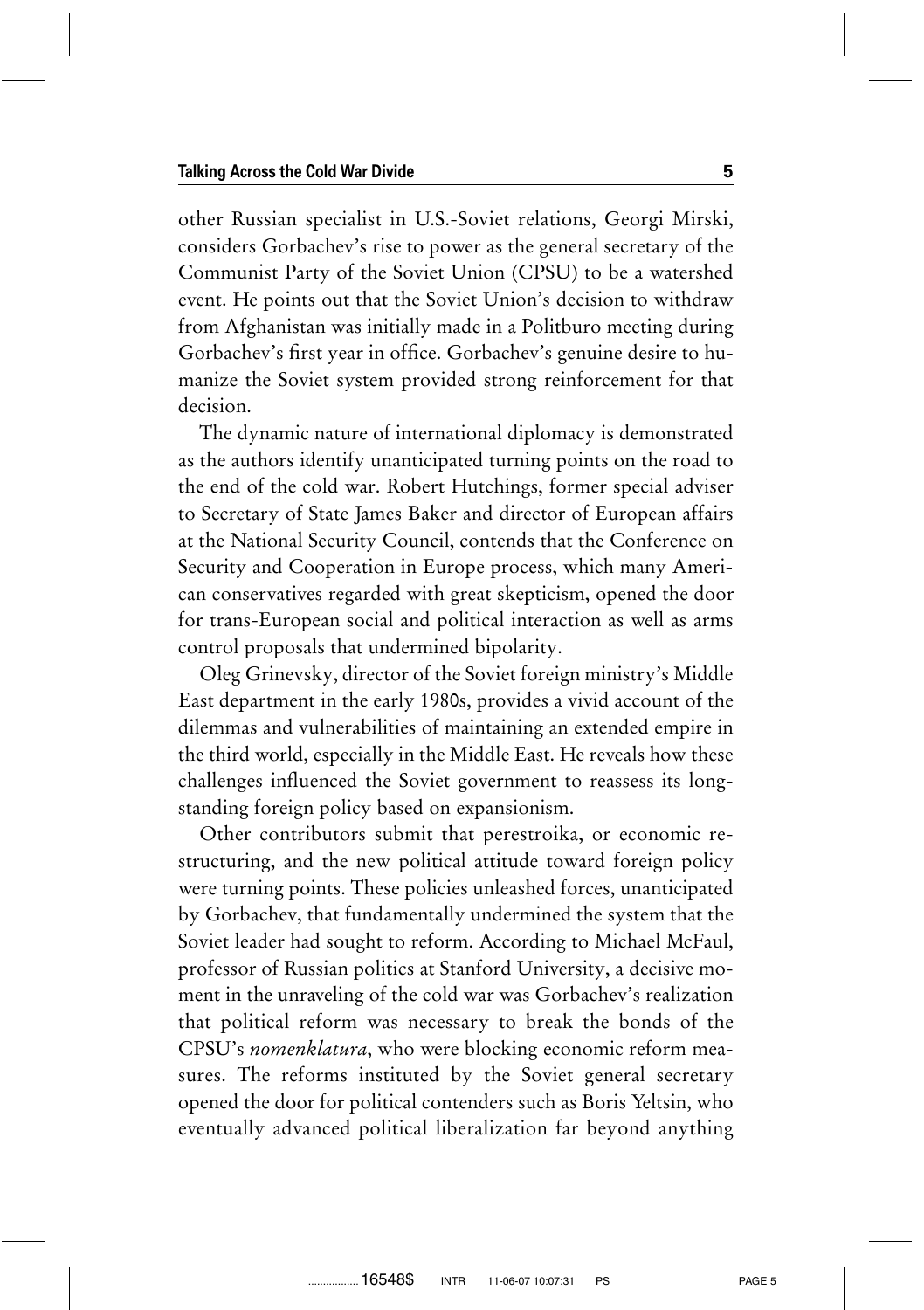Gorbachev had envisioned. The Soviet leader wanted to reform, not end, socialism, but McFaul notes that Yeltsin's campaign to give birth to an independent Russia raced on at an astonishing pace. In McFaul's opinion, the transformation of the international system was not fully evident until the Soviet Union ceased to exist at the end of 1991.

Karen Brutents, deputy head of the International Department of the Central Committee of the CPSU during the 1980s, holds that the false political premises about the Warsaw Pact were readily exposed when the movement toward political liberalization began within the Soviet Union. While Gorbachev presumed that such liberalization throughout the Soviet bloc would remain within acceptable boundaries, member states were moving toward a break with Communist rule.

German unification is another example of how the Soviet leader's authority was being overtaken by the very events he helped initiate. Zelikow and Rice report that Gorbachev expected change in the German Democratic Republic to occur gradually. He was thus unprepared for the onslaught of diplomatic activity that ultimately led to a unified Germany becoming a member of the North Atlantic Treaty Organization.

Yet the Soviet leader is hardly portrayed as a helpless bystander who witnessed history unfold. Anatoli Cherniaev, senior foreign policy adviser to the Soviet general secretary from 1986 to 1991, calls attention to Gorbachev's December 7, 1988, speech at the United Nations in which he deliberately renounced the international class struggle.7 The speech represented a point of no return

<sup>7.</sup> In his speech before the General Assembly of the United Nations, Gorbachev said, ''The new phase [of Soviet foreign policy] also requires de-ideologizing relations among states. We are not abandoning our convictions, our philosophy or traditions, nor do we urge anyone to abandon theirs. But neither do we have any intention to be hemmed in by our values. That would result in intellectual impoverishment, for it would mean rejecting a powerful source of development the exchange of everything original that each nation has independently created. In the course of such exchange, let everyone show the advantages of their social system, way of life or values—and not just by words or propaganda, but by real deeds. That would be a fair rivalry of ideologies. But it should not be extended to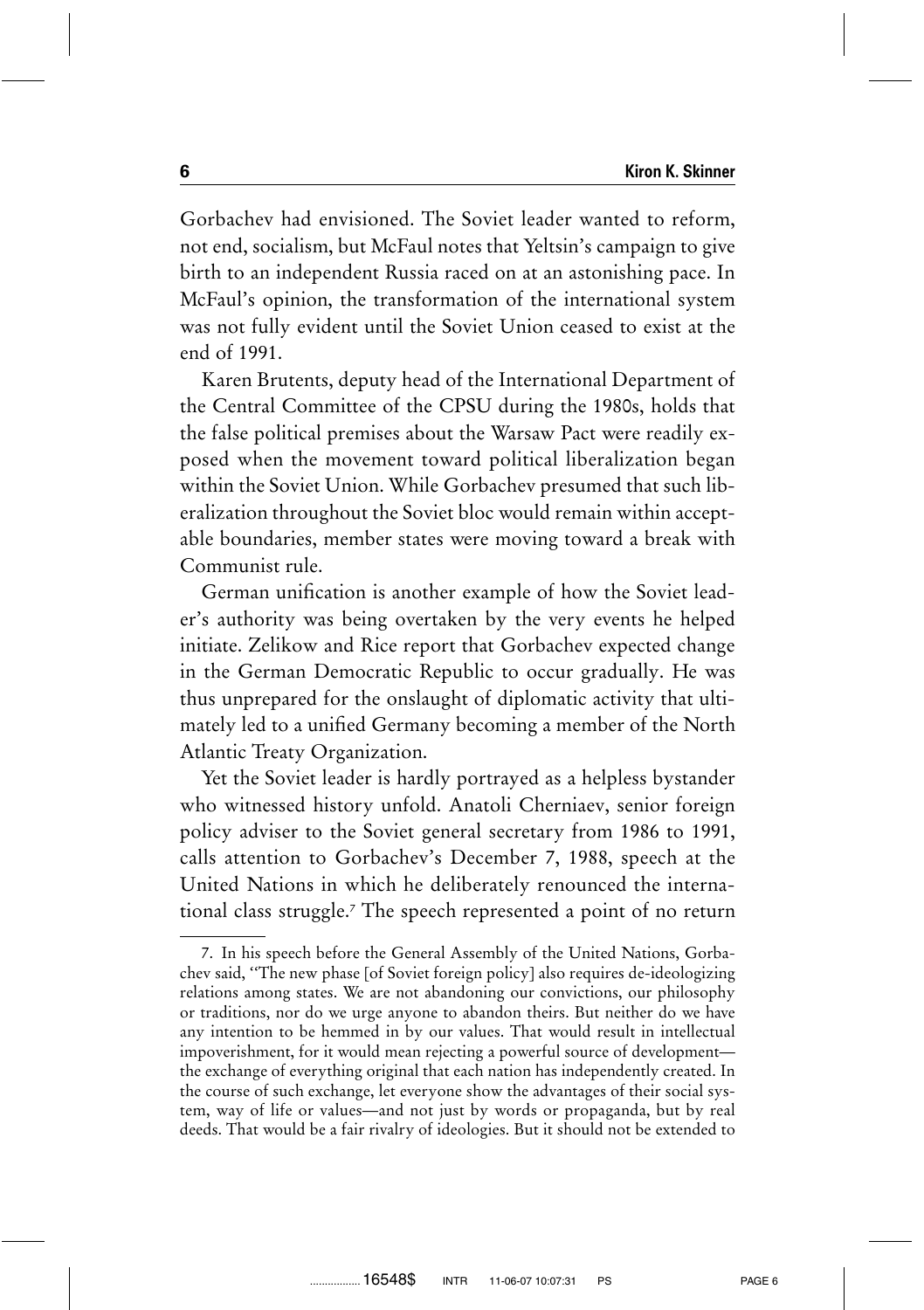for Gorbachev. The Soviet Union had embraced a policy of mutual cooperation with the West that was far more sweeping than anything it had previously advocated, and the cold war, already in demise, would never regain its former dominance over international relations.

Gorbachev was not alone in playing a causative role in ending the cold war, according to the authors. Oleg Grinevsky and I posit that the judicious diplomacy practiced by both Andropov and Reagan prevented the dangerous course of U.S.-Soviet relations from sliding toward Armageddon in the early 1980s. And Nikolai Petrov, a Russian presidential adviser in the mid-1990s, concurs with McFaul that Boris Yeltsin was a central figure in the end of the cold war. But Petrov states that Yeltsin used democratic processes not to promote political reform but to advance his own electoral ambitions. Once in control, he turned against the very ideals that had elevated him to power.

Debate about which leader was most responsible for the cold war's end is often overshadowed by the authors' acknowledgments that many key actors took part in the strategic interactions that precipitated its conclusion. For instance, Peter Rodman, director of the Policy Planning Staff at the State Department in the mid-1980s, notes the influence of General Secretary Leonid Brezhnev. He states that the Soviet reappraisal of its expansion into the third world under the Brezhnev Doctrine stemmed from an awareness of the West's unrelenting military and political pressure, especially during the Reagan administration.

Most of those who assign great responsibility to Ronald Reagan and his presidency repudiate the victory, or cold war triumphalism, perspective frequently proffered by conservative writers.<sup>8</sup> Jack Matlock, U.S. ambassador to the Soviet Union from 1987 to 1991,

relations among states.'' See ''Excerpts From Speech to U.N. on Major Soviet Military Cuts,'' *New York Times*, December 8, 1988, A16.

<sup>8.</sup> For an important challenge to cold war triumphalism, see Ellen Schrecker, ed., *Cold War Triumphalism: The Misuse of History After the Fall of Communism* (New York: New Press, 2004).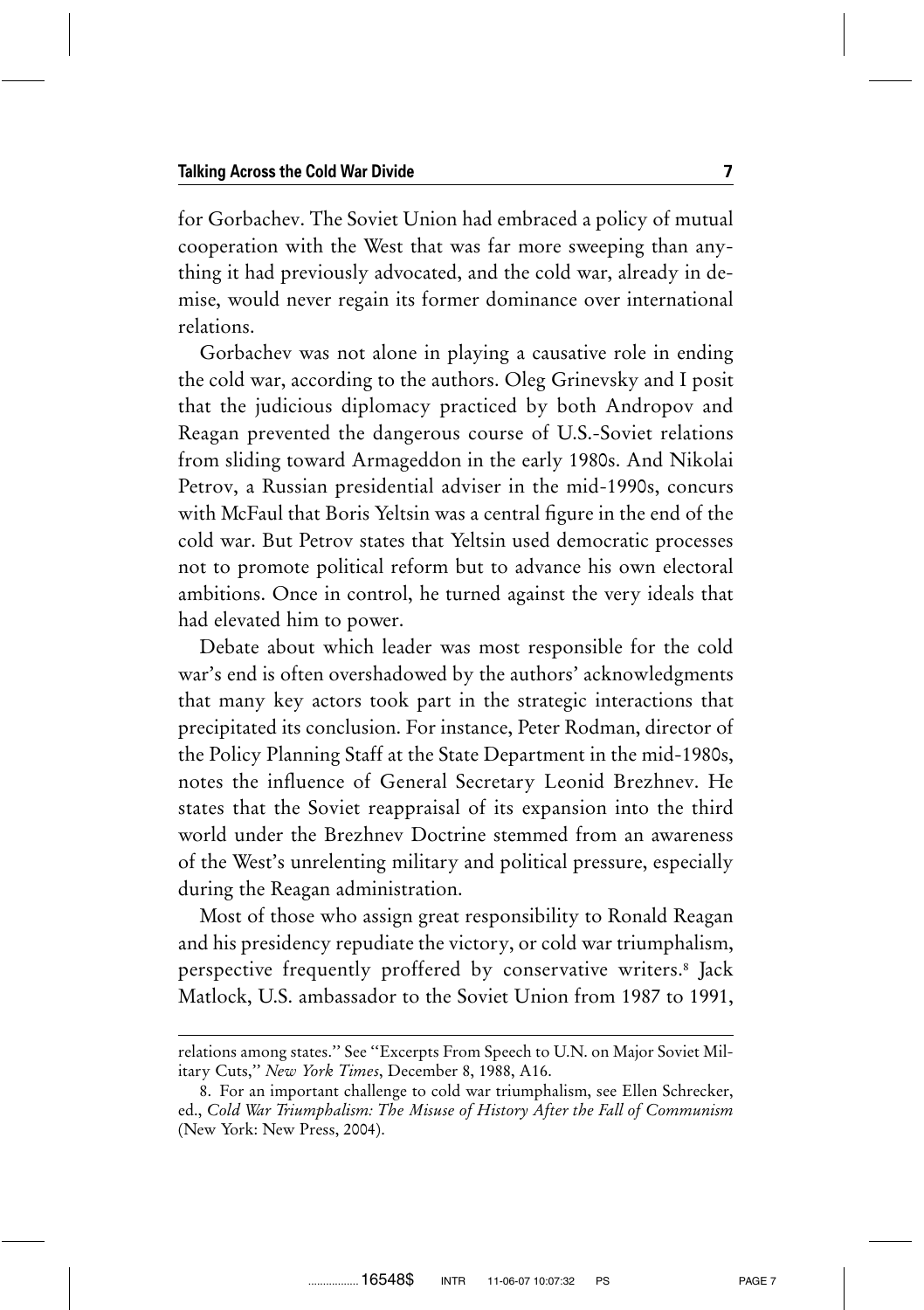contends that Reagan had no master plan when he assumed the presidency. Instead, claims Jack Matlock, he embraced a set of axioms that guided his Soviet policy. Yet, I have unearthed original writings by Reagan that suggest that he did formulate what was, in effect, a grand strategy before taking office. These ideas and strategies were directly reflected in the core national security directives of his presidential administration. Matlock and I agree that Reagan's policies of realism, strength, and negotiation served to hasten, rather than prolong, the end of the cold war. But neither of us seeks to deny the important endgame contributions made by Soviet leaders of the 1980s and 1990s.

Alexei Arbatov offers a different appraisal. He contends that by early 1986, less than a year after he assumed the post of general secretary of the CPSU, Gorbachev was prepared for genuine improvement in bilateral relations. But Reagan's arms buildup, among other stringent policies directed at the Soviet Union, hardened the Soviet position for a final round of cold war competition.

Arbatov also presents hard-hitting analysis of recent complications in U.S.-Russia relations, placing blame on leaders and policies on both sides for what appears to be a move to reprise old cold war differences on arms control, security threats in the Middle East, and economic policy. On a related point, the analysis provided throughout this volume on the difficulty of finding a way toward mutual cooperation sometimes bears chilling resemblance to great power rivalry in the twenty-first century. Consequently, these essays offer lessons of historical caution for those studying and engaging in contemporary international relations.

Anatoli Cherniaev, who discusses how Western leaders affected General Secretary Gorbachev's policies, reinforces the view that deep interaction between the Soviet Union and the United States in the 1980s contributed to the transformation of Soviet strategy. He writes:

Gorbachev's talks with President Reagan in Reykjavik also gave him impetus to add the issue of human rights to the new political thinking. He could feel the importance of this problem for global politics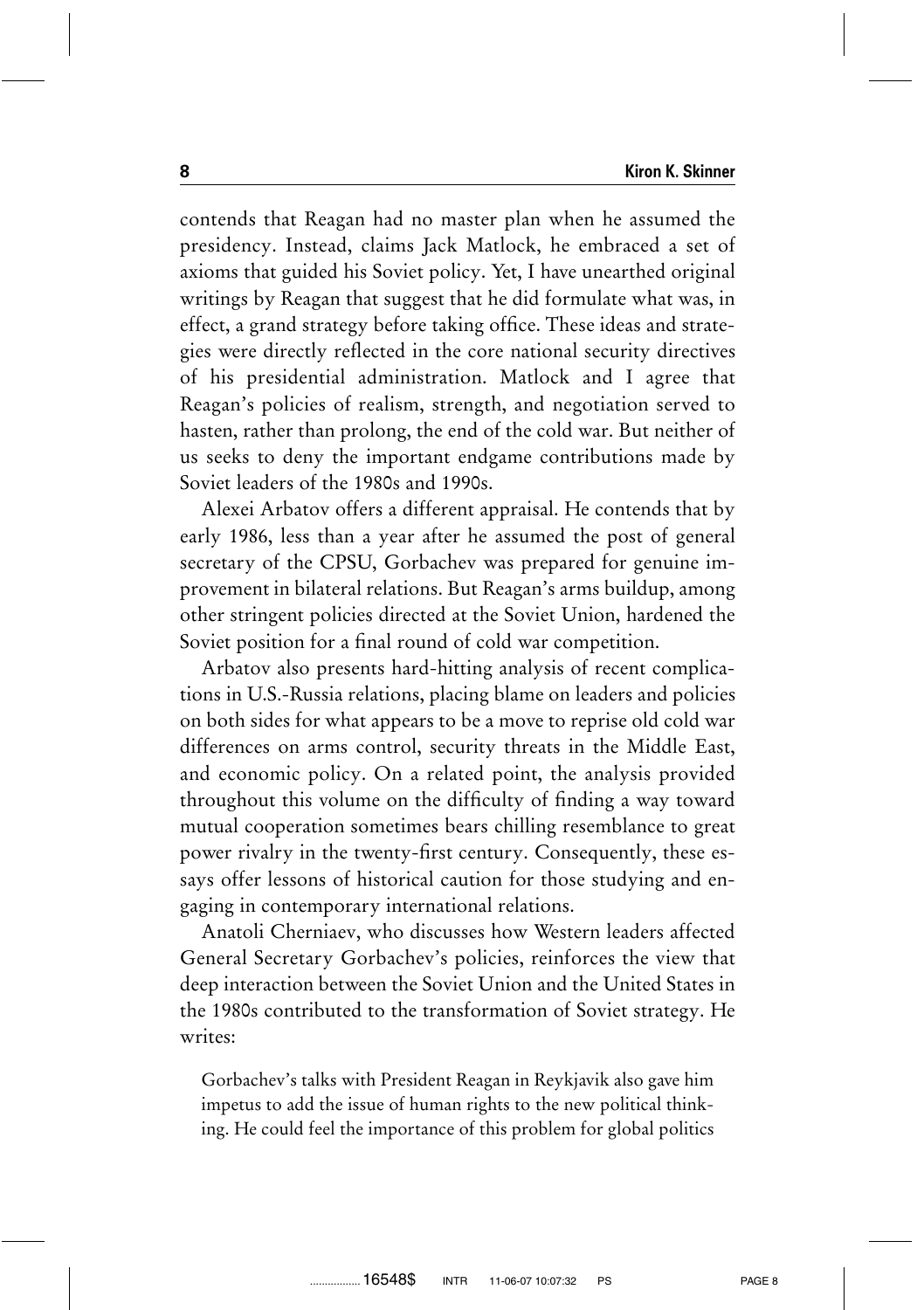not only at the summit meetings; it also was often raised during his numerous contacts with representatives of the Western scientific and cultural elite. Gorbachev was becoming increasingly convinced that unless changes took place in this area, it was hopeless to expect significant improvement in relations with the West and progress on the issue of disarmament. As a result, the problem of human rights soon appeared on the domestic agenda as an indispensable component of perestroika.

Thus the new level of strategic interaction between the Soviet Union and the United States initiated by Gorbachev not only led to considerable improvement of the international political climate but also brought about radical political changes within the Soviet system.

Robert Hutchings adds complexity to the political leadership narrative by analyzing Europe as the international system was changing in the 1980s. He observes that Prime Minister Thatcher desired internal political change both within the Soviet Union and throughout its bloc. But she was skeptical about the likelihood of such change, and she was concerned about its implications for the cohesiveness of the Western alliance. Her strategic analysis emboldened her to encourage the administration of President Bush to join in a coordinated Western effort to bolster Gorbachev's political initiatives. Like Britain, France was apprehensive about Gorbachev's overtures, but President François Mitterrand emerged as an important leader in the construction of a new Europe. West German officials such as Foreign Minister Hans-Dietrich Genscher moved forward with Gorbachev's policies of political openness, which were central to unifying Germany.

Analyzing German unification and its implications for the West, Zelikow and Rice portray President Bush and Secretary of State Baker as wise statesmen. On one hand, the American president's decision to support Germany's desire for unification, and especially the efforts of Prime Minister Helmut Kohl in December 1989, made it difficult for the British and French to launch a counteroffensive. On the other hand, the U.S. leaders worked to ensure